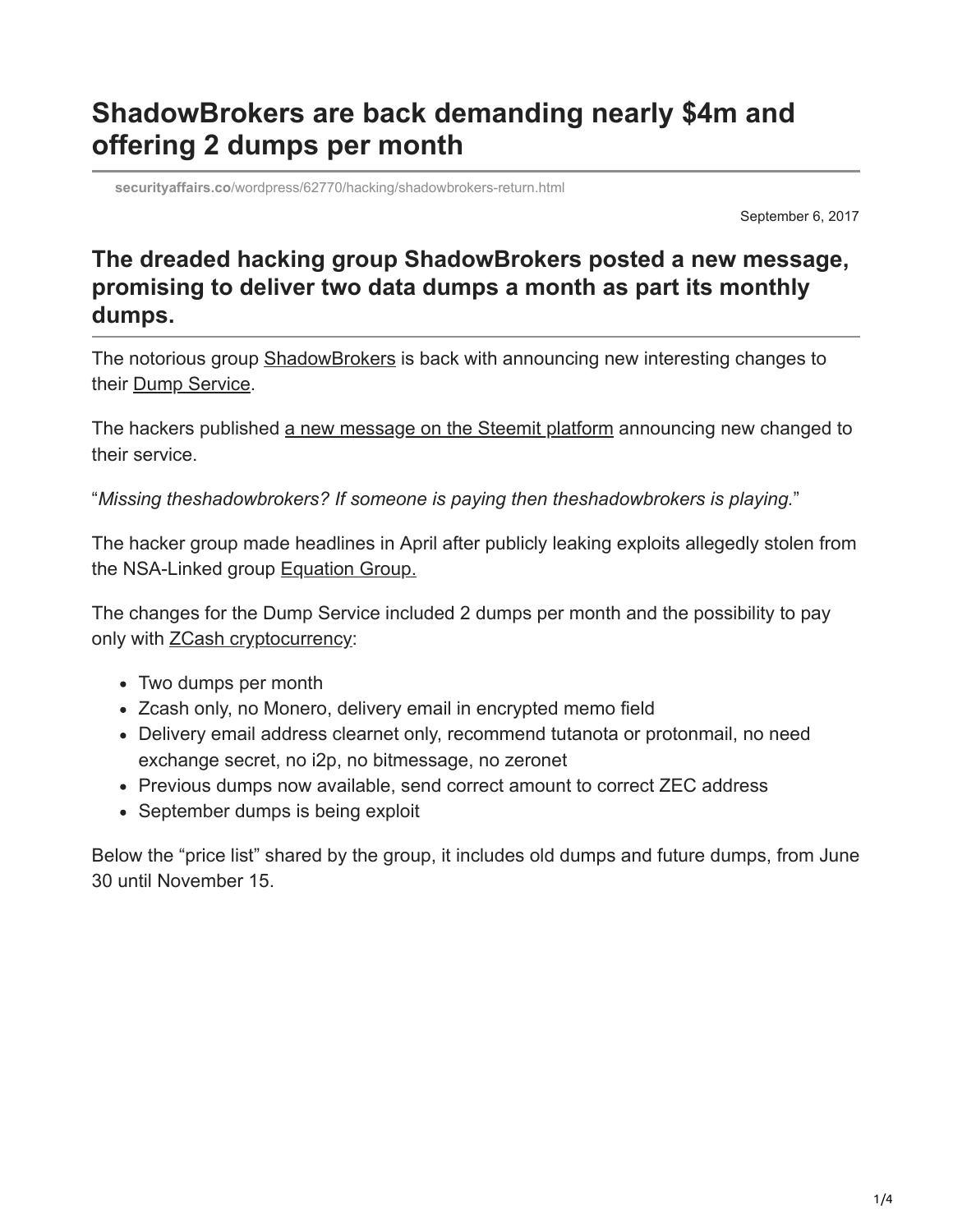| ٠        | Name                          | Size<br>业    | Type                 | Date created     |
|----------|-------------------------------|--------------|----------------------|------------------|
|          | august_dump.tar.xz.gpg        | 4.7 MB       | <b>GPG File</b>      | 2017-09-06 08:04 |
|          | august_dump.tar.xz.gpg.sig    | 543 B        | SIG File             | 2017-09-06 08:04 |
| $\alpha$ | june_dump.tar.xz.gpg          | 2.0 MB       | <b>GPG File</b>      | 2017-09-06 08:04 |
| $\alpha$ | june_dump.tar.xz.gpg.sig      | 543 B        | SIG File             | 2017-09-06 08:03 |
| $\alpha$ | manual_to_august_dump.pdf     | 1.5 MB       | <b>PDF</b> Document  | 2017-09-06 08:04 |
| $\sim$   | manual_to_august_dump.pdf.sig | 543 B        | SIG File             | 2017-09-06 08:04 |
| $\alpha$ | nov_dump1.tar.xz.gpg          | 14 KB        | <b>GPG File</b>      | 2017-09-06 08:04 |
| $\sim$   | nov_dump1.tar.xz.gpg.sig      | 543 B        | SIG File             | 2017-09-06 08:04 |
| $\alpha$ | oct_dump1.tar.xz.gpg          | 109 KB       | <b>GPG File</b>      | 2017-09-06 08:04 |
|          | oct_dump1.tar.xz.gpg.sig      | 543 B        | SIG File             | 2017-09-06 08:04 |
|          | oct_dump2.tar.xz.gpg          | 5.7 MB       | <b>GPG File</b>      | 2017-09-06 08:05 |
|          | oct_dump2.tar.xz.gpg.sig      | 543 B        | SIG File             | 2017-09-06 08:04 |
|          | sept_dump1.tar.xz.gpg         | <b>80 KB</b> | <b>GPG File</b>      | 2017-09-06 08:05 |
|          | sept_dump1.tar.xz.gpg.sig     | 543 B        | SIG File             | 2017-09-06 08:05 |
| $\alpha$ | sept_dump2.tar.xz.gpg         | 322 KB       | <b>GPG File</b>      | 2017-09-06 08:05 |
| $\alpha$ | sept_dump2.tar.xz.gpg.sig     | 543 B        | SIG File             | 2017-09-06 08:05 |
| $\alpha$ | september_message.txt         | 1 KB         | <b>Text Document</b> | 2017-09-06 08:05 |
|          | september_message.txt.sig     | 543 B        | SIG File             | 2017-09-06 08:05 |

The amount of money requested by ShadowBrokers is substantially increased compared to the initial demand of 100 ZEC (~24k USD) in June, when the hackers started their first monthly dump service. Now, the hackers are offering the exploits for 16,000 ZEC, which amounts to \$3,914,080.

ShadowBrokers leaked the manual for the NSA exploit dubbed UNITEDRAKE, it is one of the implants used by the NSA's elite hacking unit TAO ([Tailored Access Operations\)](http://securityaffairs.co/wordpress/20819/intelligence/tao-nsa-backdoor-catalog.html).

Here's UNITED RAKE (Windows tool) from the Shadow Brokers dump mentioned in a Snowden document <https://t.co/1hQAz2Annd> [pic.twitter.com/Drljghk9Ka](https://t.co/Drljghk9Ka)

— Joseph Cox (@josephfcox) [September 6, 2017](https://twitter.com/josephfcox/status/905338616813150208)

According to the leaked manual, UNITEDRAKE implant is a "fully extensible remote collection system designed for Windows targets".

BREAK! [#ShadowBrokers](https://twitter.com/hashtag/ShadowBrokers?src=hash) just leaked the manual for [#UNITEDRAKE](https://twitter.com/hashtag/UNITEDRAKE?src=hash) <https://t.co/SJazaxidXS>

— Rickey Gevers (@UID) [September 6, 2017](https://twitter.com/UID_/status/905347907892781056)

Turns out Kaspersky had a post about UNITEDRAKE dated March 11th 2015. They called UNITEDRAKE EquationDrug. <https://t.co/MBw9OI7A6w>

— Rickey Gevers (@UID) [September 6, 2017](https://twitter.com/UID_/status/905352188746194944)

Files, Signed Message, Manual to August Dump:

<https://mega.nz/#F!QGAyVTJL!0cJlvWpQ4dPcKLu-oN766w>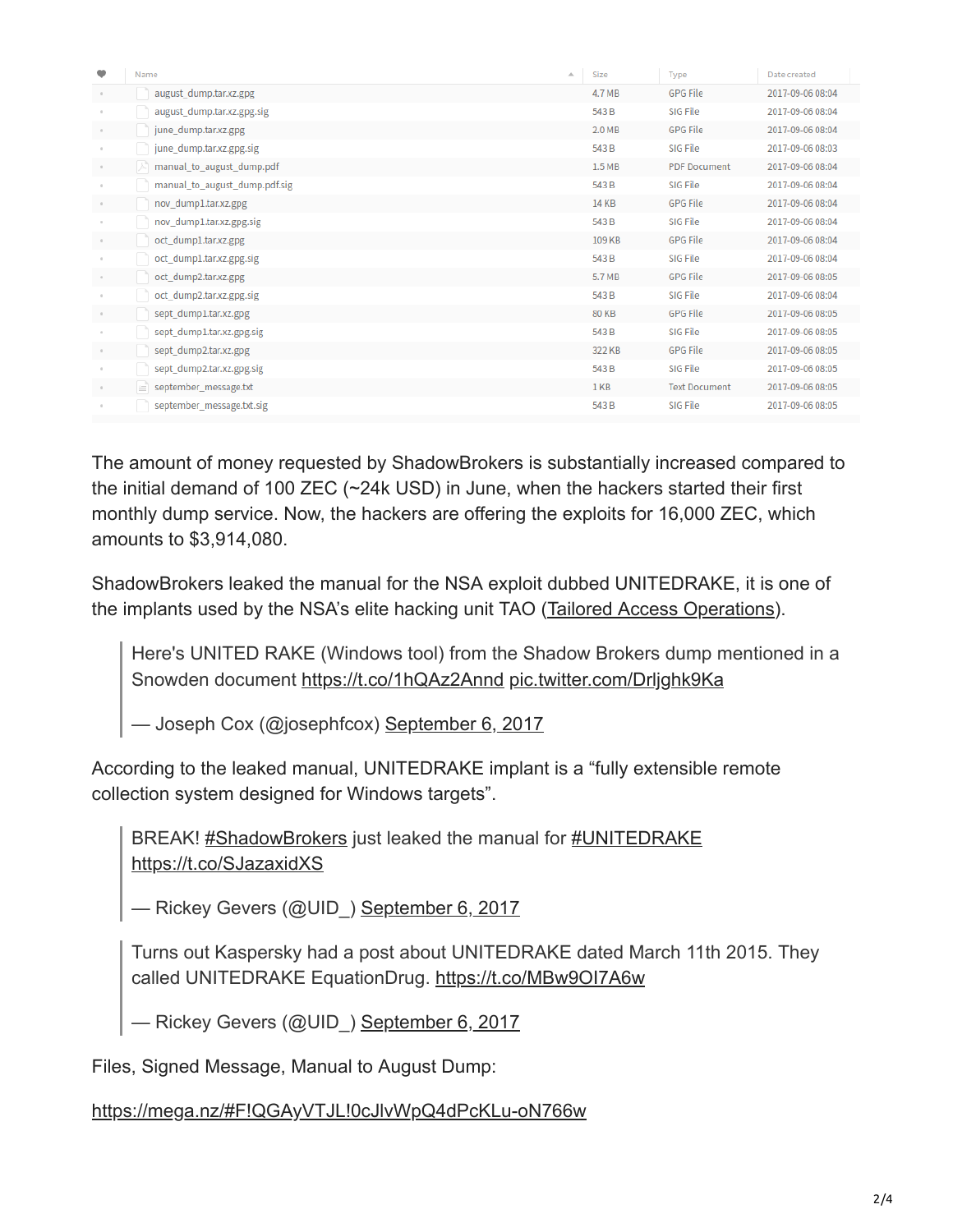## Stay Tuned!

## **Written by: [@GranetMan](https://twitter.com/GranetMan)** and **[Pierluigi Paganini](http://www.linkedin.com/pub/pierluigi-paganini/b/742/559)**



Granet is a young and Junior IT Security Researcher, he is passionate in Linux, Arduino, Digital Forensics, Cyber Security, Free software and Malware Analysis

**[Pierluigi Paganini](http://www.linkedin.com/pub/pierluigi-paganini/b/742/559)**

**([Security Affairs](http://securityaffairs.co/wordpress/) – ShadowBrokers, hacking)**

[Cybercrim](https://securityaffairs.co/wordpress/tag/cybercrime)[e](https://securityaffairs.co/wordpress/tag/wannacry-ransomware)[Equation group](https://securityaffairs.co/wordpress/tag/equation-group)[H](https://securityaffairs.co/wordpress/tag/wannacry-ransomware)[ackin](https://securityaffairs.co/wordpress/tag/hacking)[g](https://securityaffairs.co/wordpress/tag/wannacry-ransomware)[malwar](https://securityaffairs.co/wordpress/tag/malware-2)[e](https://securityaffairs.co/wordpress/tag/wannacry-ransomware)[Microsof](https://securityaffairs.co/wordpress/tag/microsoft)[t](https://securityaffairs.co/wordpress/tag/wannacry-ransomware)[NSA](https://securityaffairs.co/wordpress/tag/nsa)[S](https://securityaffairs.co/wordpress/tag/wannacry-ransomware)[hadow brokers](https://securityaffairs.co/wordpress/tag/shadow-brokers)[wannacry](https://securityaffairs.co/wordpress/tag/wannacry-ransomware) **ransomware** 

Share On



Copyright 2021 Security Affairs by Pierluigi Paganini All Right Reserved. Back to top

- [Home](http://securityaffairs.co/wordpress/)
- [Cyber Crime](https://securityaffairs.co/wordpress/category/cyber-crime)
- [Cyber warfare](https://securityaffairs.co/wordpress/category/cyber-warfare-2)
- $\overline{APT}$  $\overline{APT}$  $\overline{APT}$
- [Data Breach](https://securityaffairs.co/wordpress/category/data-breach)
- [Deep Web](https://securityaffairs.co/wordpress/category/deep-web)
- [Digital ID](https://securityaffairs.co/wordpress/category/digital-id)
- [Hacking](https://securityaffairs.co/wordpress/category/hacking)
- [Hacktivism](https://securityaffairs.co/wordpress/category/hacktivism)
- [Intelligence](https://securityaffairs.co/wordpress/category/intelligence)
- [Internet of Things](https://securityaffairs.co/wordpress/category/iot)
- [Laws and regulations](https://securityaffairs.co/wordpress/category/laws-and-regulations)
- [Malware](https://securityaffairs.co/wordpress/category/malware)
- [Mobile](https://securityaffairs.co/wordpress/category/mobile-2)
- [Reports](https://securityaffairs.co/wordpress/category/reports)
- [Security](https://securityaffairs.co/wordpress/category/security)
- [Social Networks](https://securityaffairs.co/wordpress/category/social-networks)
- [Terrorism](https://securityaffairs.co/wordpress/category/terrorism)